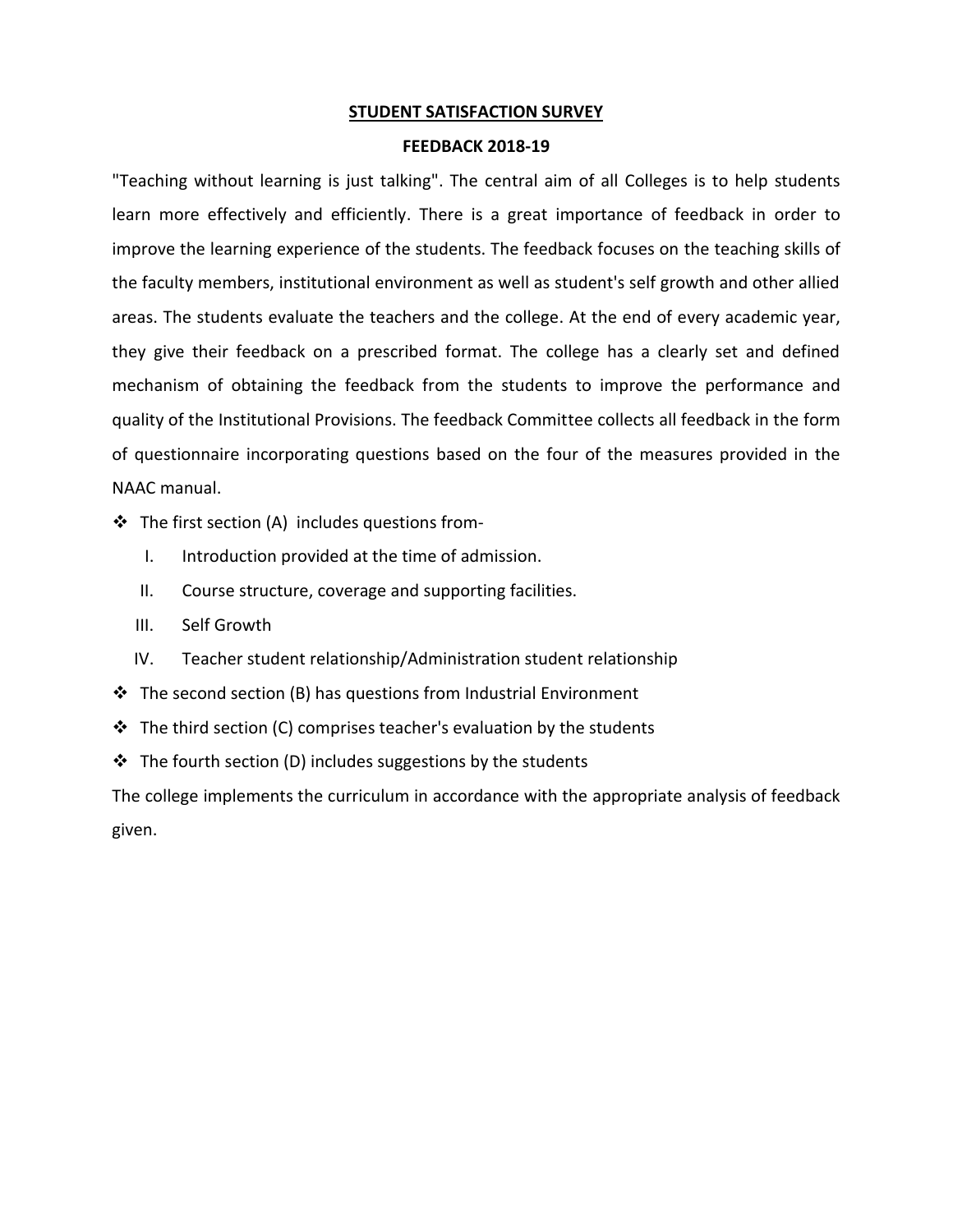# **Feedback (2018-19)**

### Section A

Section A consist of questions based on the Information provided at the time of admission, course structure, coverage and supporting facilities, self growth and Teacher-student relationship/administration-student relationship.

In this section the feedback provided by the students of the College reveals that:-

- Maximum respondents (96.2%) gave a favorable comment regarding the information provided at the time of admission. 88.7% students felt that they received the college prospectus containing information about the vision and mission of the college. 95.3% students accepted that the college provided proper information regarding the syllabus which was very useful to them.
- Maximum number of students (95.3%) from U.G. and P.G. found that their course is benefitting them in their personality development. 98.2% students accepted that the course structure is very useful for them.
- $\div$  On the question regarding the coverage of course 97.2% students opined that class lectures were based on syllabus and 90.6% of the students found that the course was covered within the stipulated time.
- Feedback provided by 70.6% of the students regarding available facilities as ICT, library and maintenance in the lab was observed to be highly satisfactory. 91.2% students agreed that the teachers' teaching methods and academic contents or materials provided by them contributed a lot in enhancing their knowledge.
- ❖ Feedback regarding the Institution's role in enhancement of subject knowledge was very positive and satisfactory. 99.9% respondents felt that the institution plays a great role in expanding the knowledge of their relevant subjects. 95.2% students reported that the institution also plays an effective role in increasing and encouraging their participation in academic & non academic activities and as a result their personality has changed positively after joining the college.
- $\cdot$  In the context of teachers-student relationship, 92.5% students felt that their relation with their subject teachers was satisfactory while 89.6% students held that they had very good relations with their college teachers. 94.3% students reported that the college administration was helpful towards them.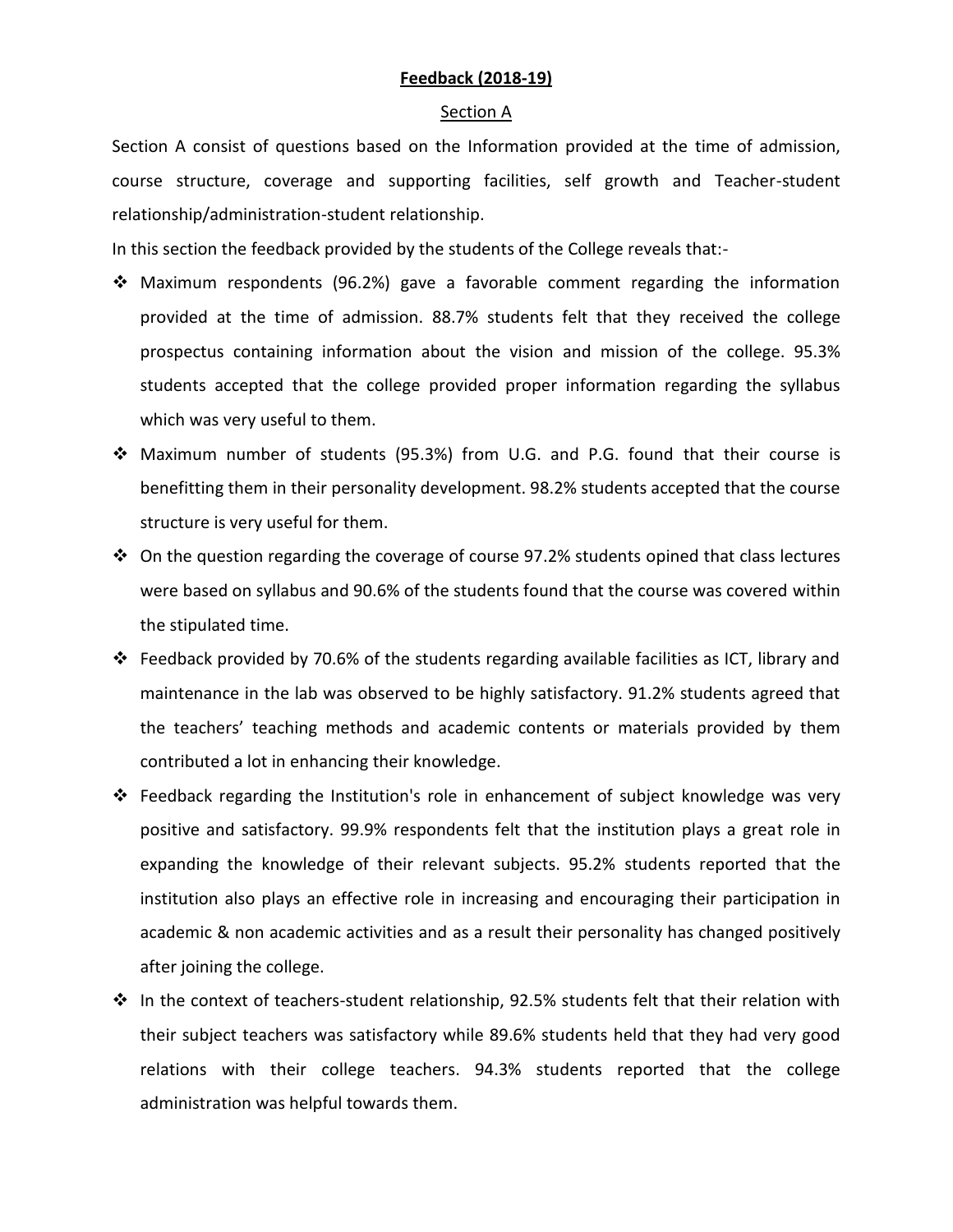#### SECTION B

Section B included questions regarding the institutional environment in which the overall rating of programmes and the college was rated excellent by the students. 98.1% students felt that the support received from the college for recreational and extra-curricular activities was very positive and also very helpful in the development of their intellectual capabilities. 97.2% students agreed that extra-curricular activities like debates, discussions, cultural programmes and exhibitions help them in exploring their inner potentials and contribute in the development of personality. 85.9% students were of the opinion that the teaching and non-teaching staff of the college are very co-operative. 82.1% of students were using digital library in the college and 80.6% had regularly visited the college website. 90.6% students were of the opinion that they will remain in touch with the college after completing their courses through email, social media, phone etc. They also showed their interest to be part of the college alumni committee after the completion of their courses. On the matter of safety, 97.2% students reported that they felt physically and mentally safe in the college. 84.0% of the students found that internal assessment done by teachers to be fair. 82.1% students were satisfied with the measures taken for the enhancement of beauty of the College. It was also found that students regularly consult their teachers regarding their career choice and further studies.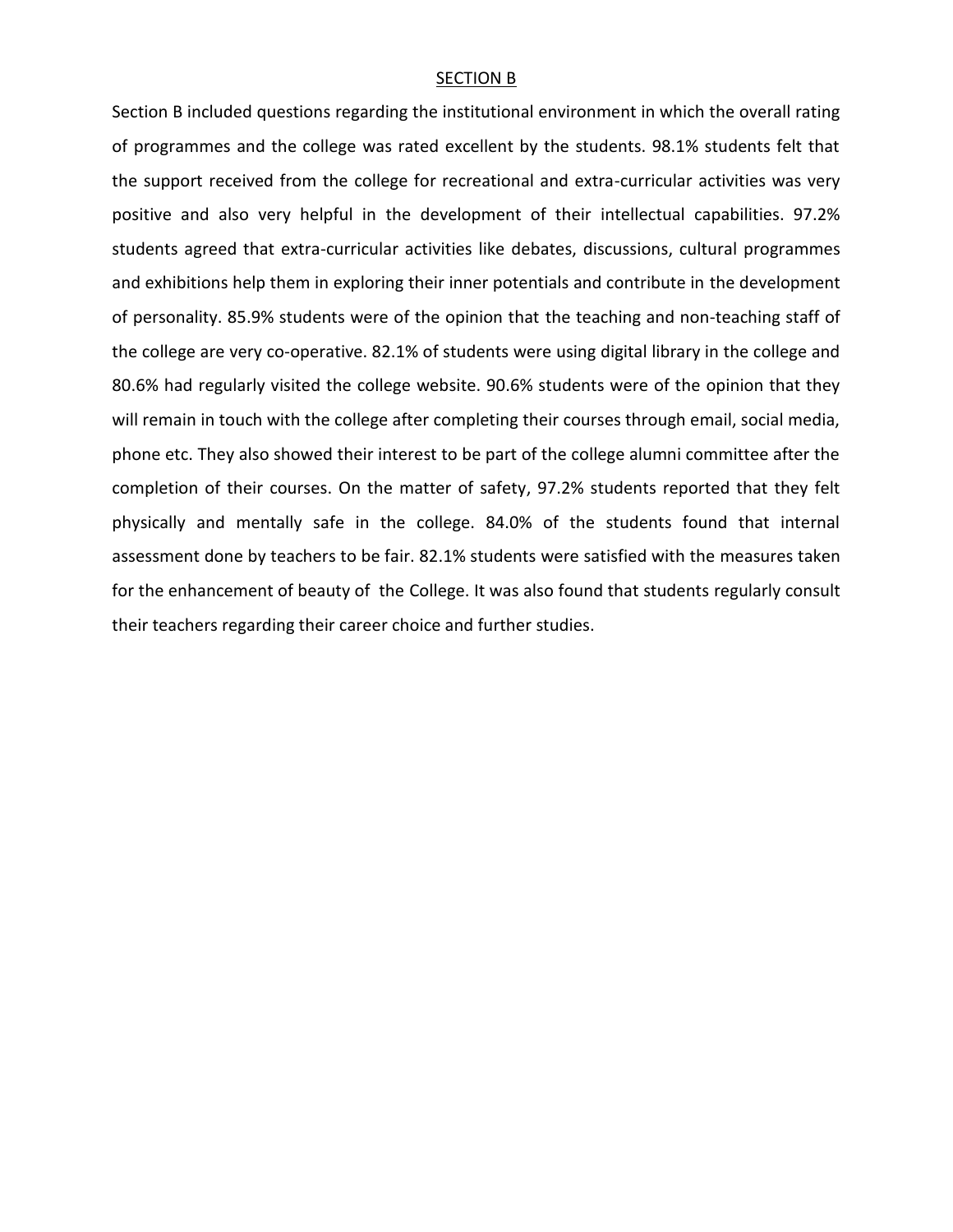